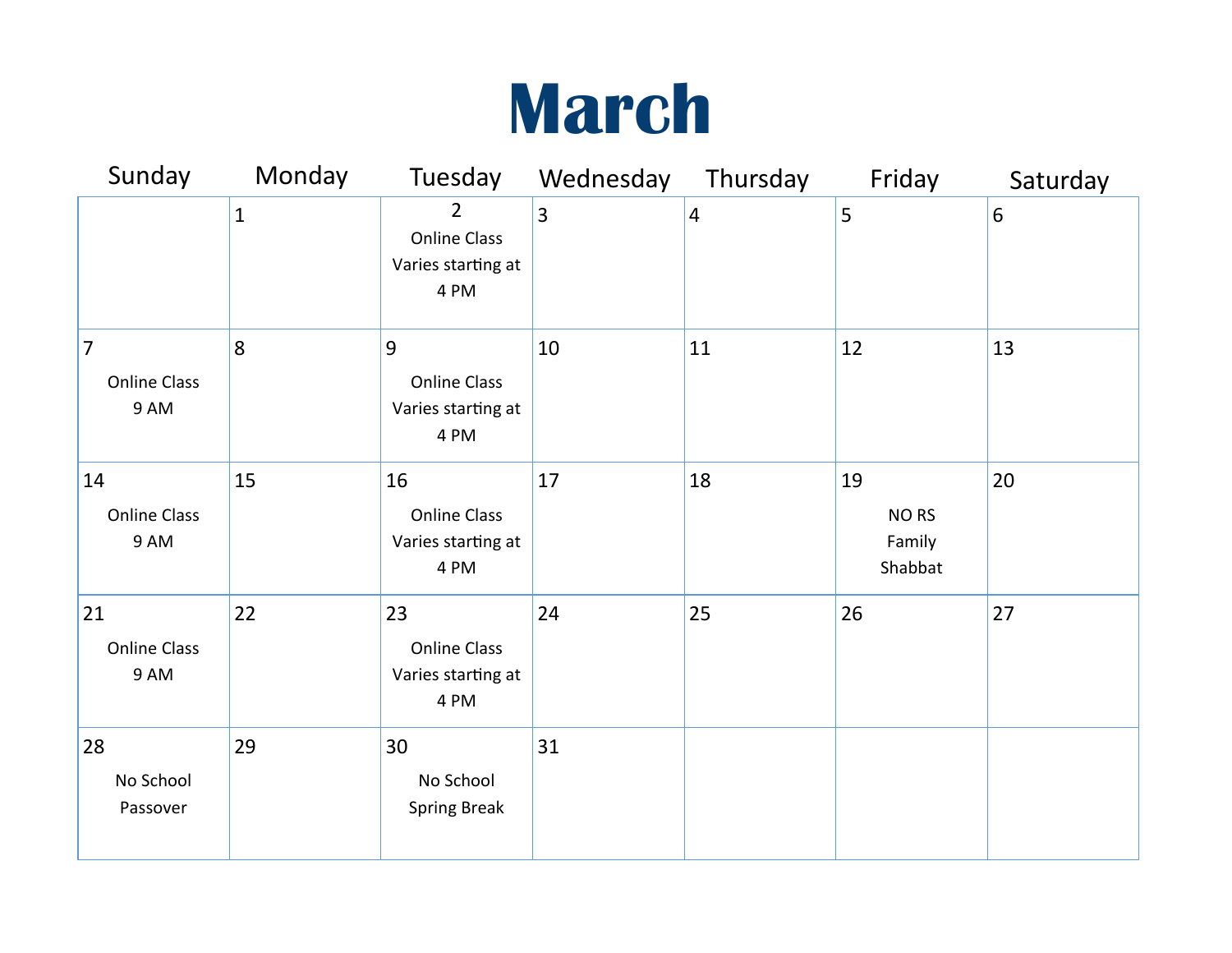

| Sunday                                              | Monday | Tuesday                                                 | Wednesday      | Thursday     | Friday                              | Saturday |
|-----------------------------------------------------|--------|---------------------------------------------------------|----------------|--------------|-------------------------------------|----------|
|                                                     |        |                                                         |                | $\mathbf{1}$ | $\overline{2}$                      | 3        |
| $\vert 4 \vert$<br>No School<br><b>Spring Break</b> | 5      | 6<br><b>Online Class</b><br>Varies starting at<br>4 PM  | $\overline{7}$ | 8            | 9                                   | 10       |
| 11<br>Return to<br>In Person Class<br>9 AM          | 12     | 13<br><b>Online Class</b><br>Varies starting at<br>4 PM | 14             | 15           | 16                                  | 17       |
| 18<br>In Person Class<br>9 AM                       | 19     | 20<br><b>Online Class</b><br>Varies starting at<br>4 PM | 21             | 22           | 23<br><b>Family Shabbat</b><br>7 PM | 24       |
| 25<br>In Person Class<br>9 AM                       | 26     | 27<br><b>Online Class</b><br>Varies starting at<br>4 PM | 28             | 29           | 30                                  |          |